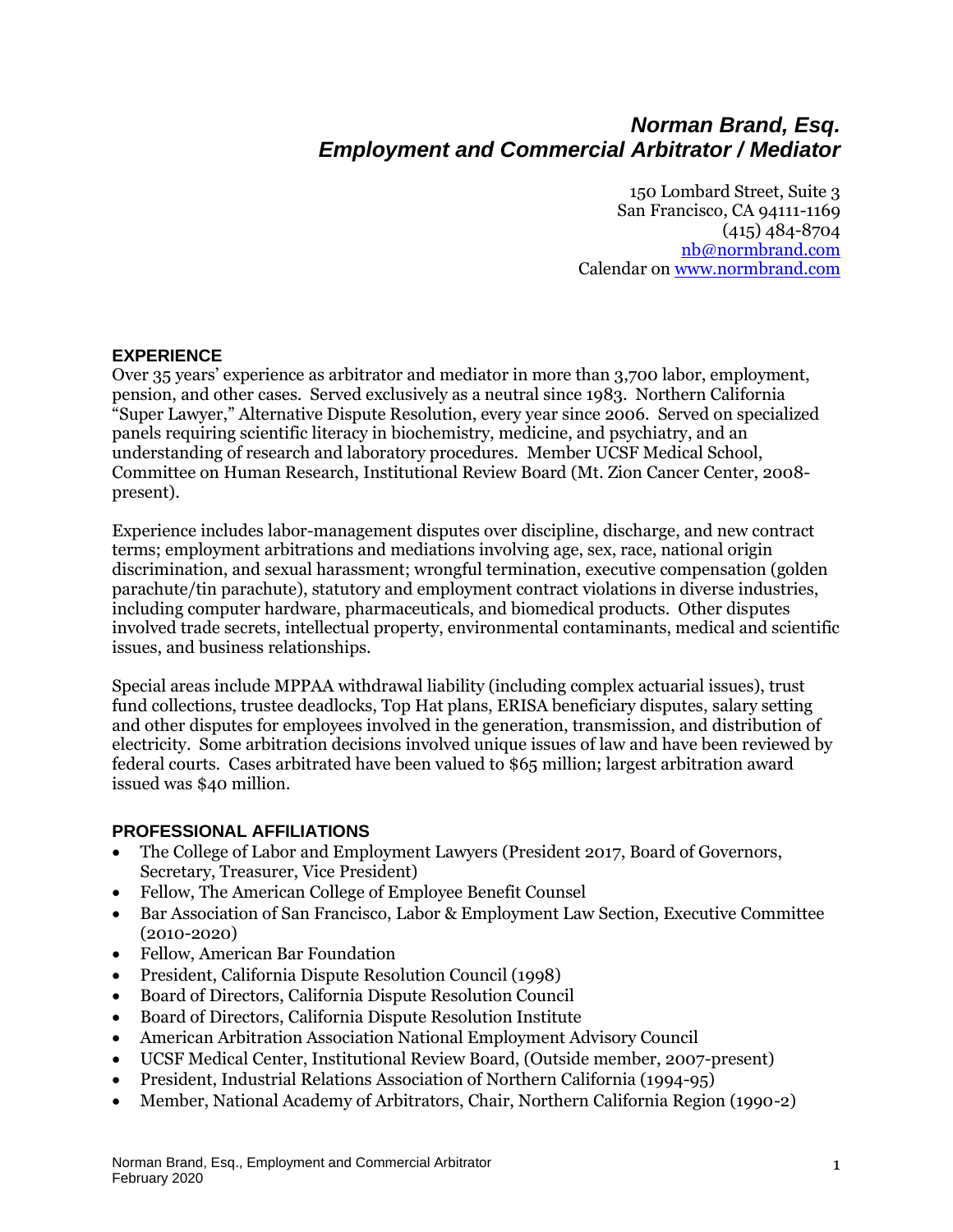- Chair, International Foundation of Employee Benefit Plans, American Arbitration Committee, 1990, Member, 1988-1989
- Chair, Association of American Law Schools, Section on Labor Law, 1983
- Secretary, Executive Committee, Labor and Employment Law Section, California Bar Association, 1988, Member, 1985-1988, Advisor, 1989-91, Chair, Editorial Board, Labor and Employment Law Quarterly, 1990-1992
- Chair, Association of American Law Schools, Section on Legal Writing, Reasoning, and Research, 1980-81, 1981-82
- New York State Bar, 1984
- California State Bar, 1976

### **WORK HISTORY**

Self-employed Arbitrator and Mediator, 1983-present; Adjunct Professor, Hastings College of the Law, 1992-1997; President, Impartial Enterprises, Inc., 1985-88; Professor, Albany Law School of Union University, 1978-83; Ad Hoc Mediator, New York State Public Employment Relations Board, 1978-83; Labor Counsel, Emergency Financial Control Board, City of New York, 1976-78; Executive Assistant, New York State Director of Employee Relations, 1975-78; Editorial Consultant/Technical Writer, 1972-75; Professor of English, University of California at Davis, 1970-72; Professor/Consultant, Council on Legal Education Opportunity, 1969-74.

# **ALTERNATIVE DISPUTE RESOLUTION TRAINING**

- Faculty, AAA Advanced Mediator Training, 2009;
- Anatomy of a Mediation, Mediator Training, Mediation Society, 2009;
- NAA Annual Meeting, 2007; NAA Beyond the Protocol: The Future of Due Process in Workplace Dispute Resolution, 2007;
- ACR/Harvard/AAA, Advanced Commercial Mediation Institute, 2006;
- AAA Arbitrator Ethics and Disclosure, 2005, 2004;
- AAA Employment Arbitrator Training II, 2003;
- AAA Labor Arbitrator II Training: Advanced Case Management Issues, 2003;
- AAA Arbitrator Update 2001;
- Alliance for Education in Dispute Resolution and Department of Labor, Mediation of Wage and Hour Cases, 2000;
- So You Think You're a Mediator, Advanced Mediation Training, 1999;
- Faculty, AAA Employment Arbitration: Managing the Process, 1999;
- AAA Employment Panel Training, 1997;
- Los Angeles County Bar, Advanced Mediation Training;
- AAA Mediation Training;
- Trainer for new mediators, New York Public Employment Relations Board, 1982-3.

#### **EDUCATION**

University of California, Davis, J.D., 1975 Arizona State University, Ph.D. (English), 1971 Harpur College, State University of New York Binghamton, B.A. (English, Biology), 1966

# **CERTIFICATIONS**

New York State Bar, 1984 California State Bar, 1976